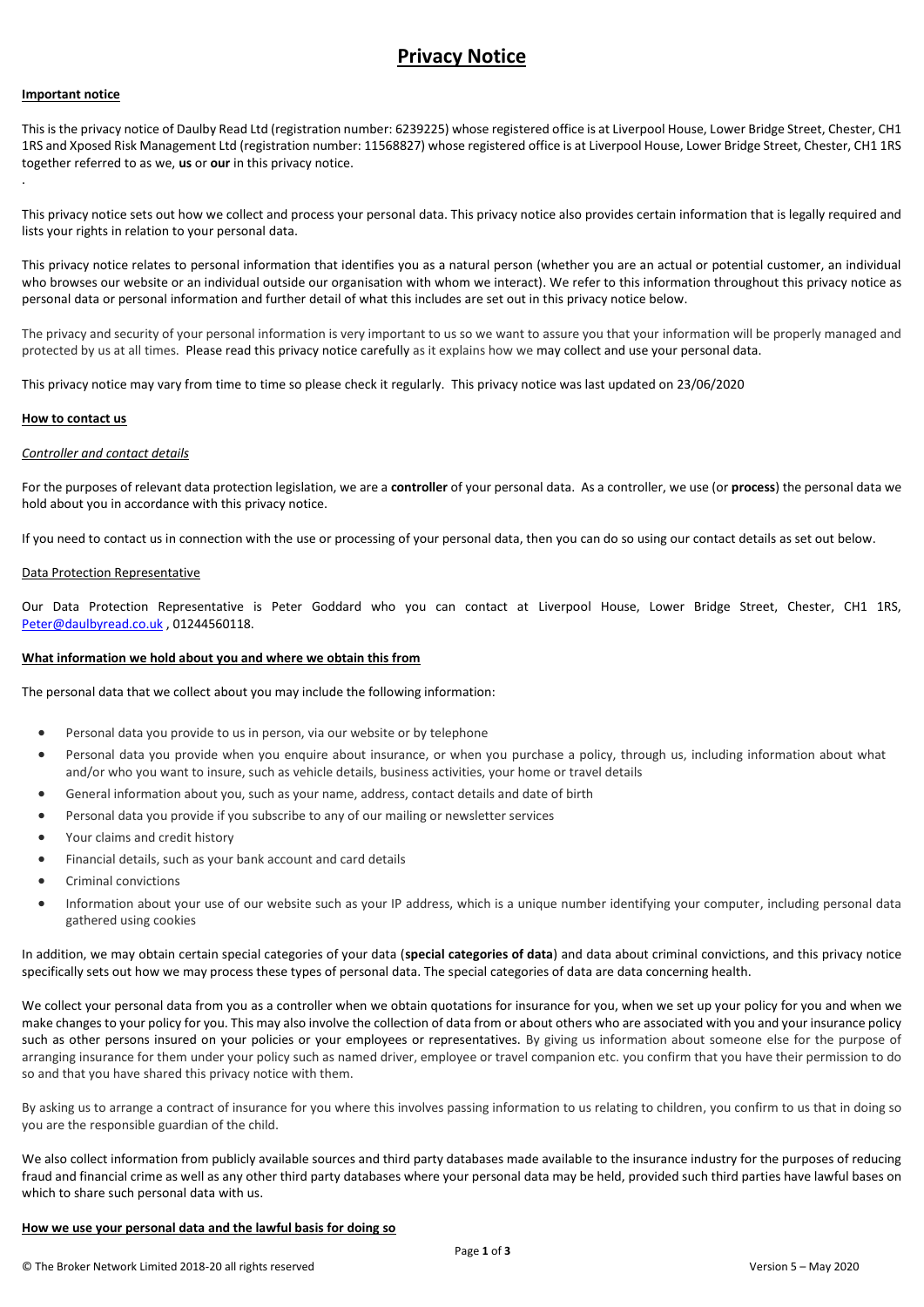We may rely on one or more of the following legal bases when processing your personal data for the following purposes:

| Purposes for which we process your personal data                                                                                                                                                                                                  | The basis on which we can do this (this is what the law allows)                                                  |
|---------------------------------------------------------------------------------------------------------------------------------------------------------------------------------------------------------------------------------------------------|------------------------------------------------------------------------------------------------------------------|
| In order to perform our contractual obligations to you. This would include our<br>fulfilling your requests for insurance services (including obtaining insurance<br>for you, fulfilling requests for mid-term adjustments and obtaining renewals) | The processing is necessary in connection with any contract that you<br>may enter into with us                   |
| To administer your account, including financial transactions for insurance<br>broking                                                                                                                                                             | The processing is necessary in connection with any contract that you<br>may enter into with us                   |
| To assist in the prevention and reduction of fraud and other financial crime                                                                                                                                                                      | The processing is necessary for us to comply with the law and our legal<br>requirements                          |
| In the interests of security and to improve our service, telephone calls you<br>make to us may be monitored and/or recorded                                                                                                                       | The processing is necessary to pursue our legitimate interest in the<br>management and operation of our business |
| To let you know about similar products and services that may be of interest<br>to you                                                                                                                                                             | The processing is necessary to pursue our legitimate interest in<br>operating our business                       |
| To make automated decisions, automated profiling and fraud detection                                                                                                                                                                              | The processing is necessary in connection with some contracts that you<br>may enter into with us                 |

## *Special categories of data and criminal convictions*

We may also need to collect special categories of data from you such as information about your health, personal data revealing racial or ethnic origin, religious or philosophical beliefs or trade union membership and generic data. We may also collect information on criminal convictions which we may share with third parties. The lawful basis on which we can do this is the processing is necessary for reasons of substantial public interest relating to insurance purposes.

Insurance purposes mean (a) advising on, arranging, underwriting or administering an insurance contract (b) administering a claim under an insurance contract or (c) exercising a right or complying with an obligation, arising in connection with an insurance contract, including a right or obligation arising under an enactment or a rule of law.

#### **Who we pass your personal data to**

We may need to pass your personal data to other companies which may include:

- Other companies or brands within our group of companies, for example if we are unable to provide a suitable insurance policy on request or at renewal we will check if any of our associated group companies can provide you with suitable cover
- The insurers, intermediaries and third party service providers that we use for the purpose of arranging and administering your insurance policy. This may also include risk management assessors, uninsured loss recovery agencies, premium finance providers and other third parties involved (directly or indirectly) in the administration of your insurance and its associated benefits
- Firms that provide administration and processing services to us or on our behalf under contract in order to complete activities such as claims handling, IT systems and administrative services and other activities set out in this privacy notice, as well as support activities such as finance and auditing services
- Organisations that have a specific role laid out in law, such as statutory bodies, regulatory authorities and other authorised bodies
- Other organisations where we have a duty to or are permitted to disclose your personal information by law, for example if we received a valid request from the police or other third party organisation in the interest of preventing and detecting crime
- Fraud prevention agencies and operators of registers available to the insurance industry to check information and prevent fraud
- Credit reference agencies to check your credit history. This check will be recorded on your credit reference file without affecting your ability to apply for credit or other financial products
- Third parties we use to recover money you may owe us or to whom we may sell your debt
- Another company, if our business or part of it is bought or taken over by that company to make sure your insurance policy can continue to be serviced or as part of preliminary discussions with that company about a possible sale or take over

The information you share with us may be transferred by us or any of the types of firms or organisations we have noted above, to other countries in order for processing to take place, including locations outside of the UK and the European Union. We will only do so if there are adequate levels of protection in place as required by applicable data protection laws.

## **Accessing our website and cookies**

When you visit one of our websites we may collect information from you, such as your email address, IP address and other online identifiers. This helps us to track unique visits and monitor patterns of customer website traffic, such as who visits and why they visit. We may use third parties to collate IP addresses to help us understand our Internet traffic data and data regarding your browser type and computer. We may also use web usage information to create statistical data regarding the use of our website. We may then use or disclose that statistical data to others for marketing and strategic development purposes, but no individuals will be identified in such statistical data.